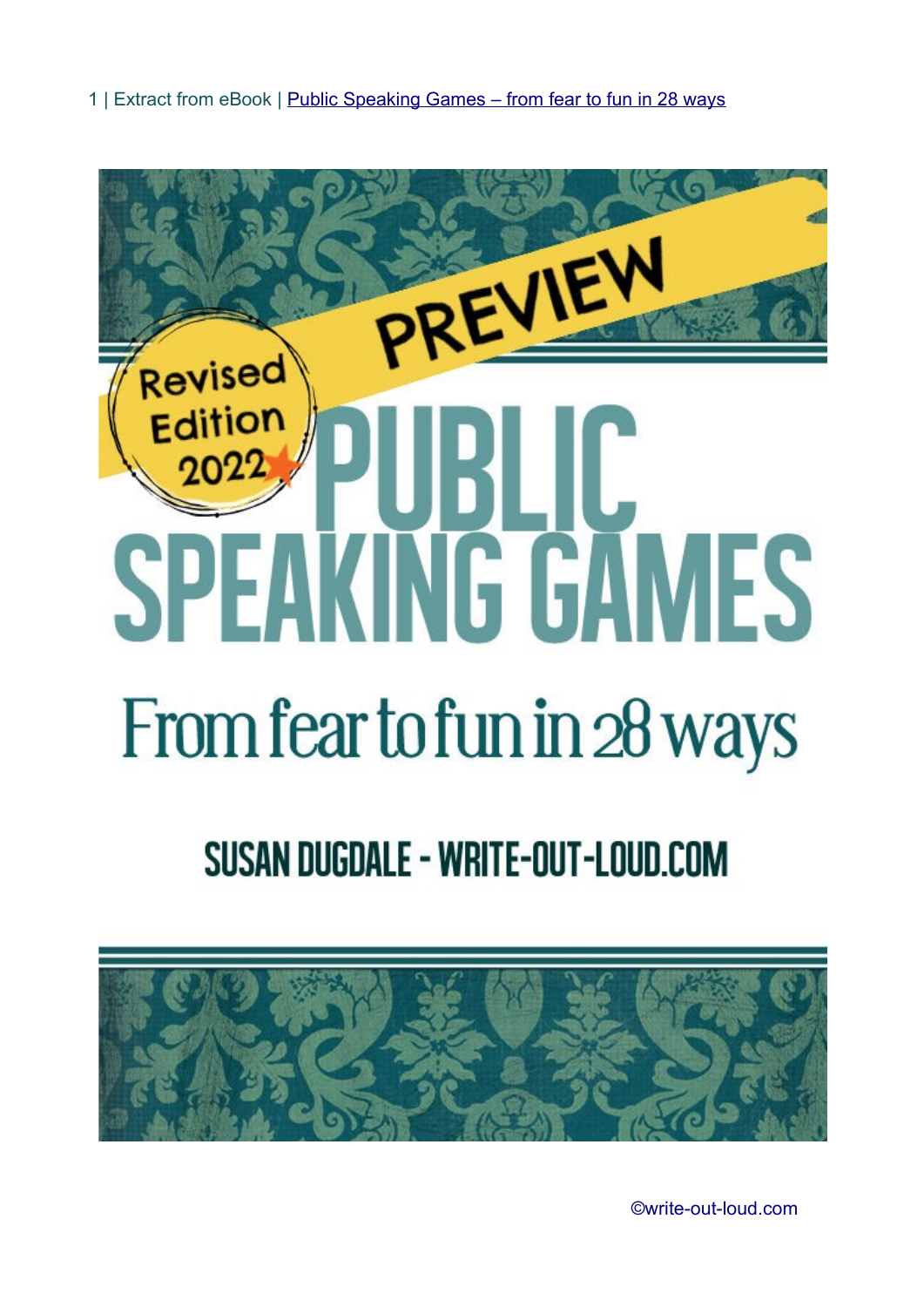# **Table of Contents**

| Demonstrating feedback                                               |                         |              |
|----------------------------------------------------------------------|-------------------------|--------------|
| Setting Criteria for Feedback                                        |                         | . 18         |
| A Typical Feedback Session                                           | All the "how", "what",  | <u>l. 19</u> |
| <b>Selecting and Using the Games</b>                                 | "where", "when", & "why | 20           |
|                                                                      | to" information you     | . 20         |
|                                                                      | need to play public     | . 20         |
|                                                                      | speaking games          | . 21         |
|                                                                      |                         | . 21         |
|                                                                      |                         | . 21         |
|                                                                      |                         |              |
|                                                                      |                         |              |
|                                                                      |                         |              |
|                                                                      |                         |              |
|                                                                      |                         |              |
|                                                                      |                         |              |
|                                                                      |                         |              |
| Integrating Common Core Standards (CSS) with public speaking games26 |                         |              |
|                                                                      |                         |              |
|                                                                      |                         |              |
|                                                                      |                         |              |
|                                                                      |                         |              |
|                                                                      |                         |              |
|                                                                      |                         |              |
|                                                                      |                         |              |
|                                                                      |                         |              |
|                                                                      |                         |              |
|                                                                      |                         |              |
|                                                                      |                         |              |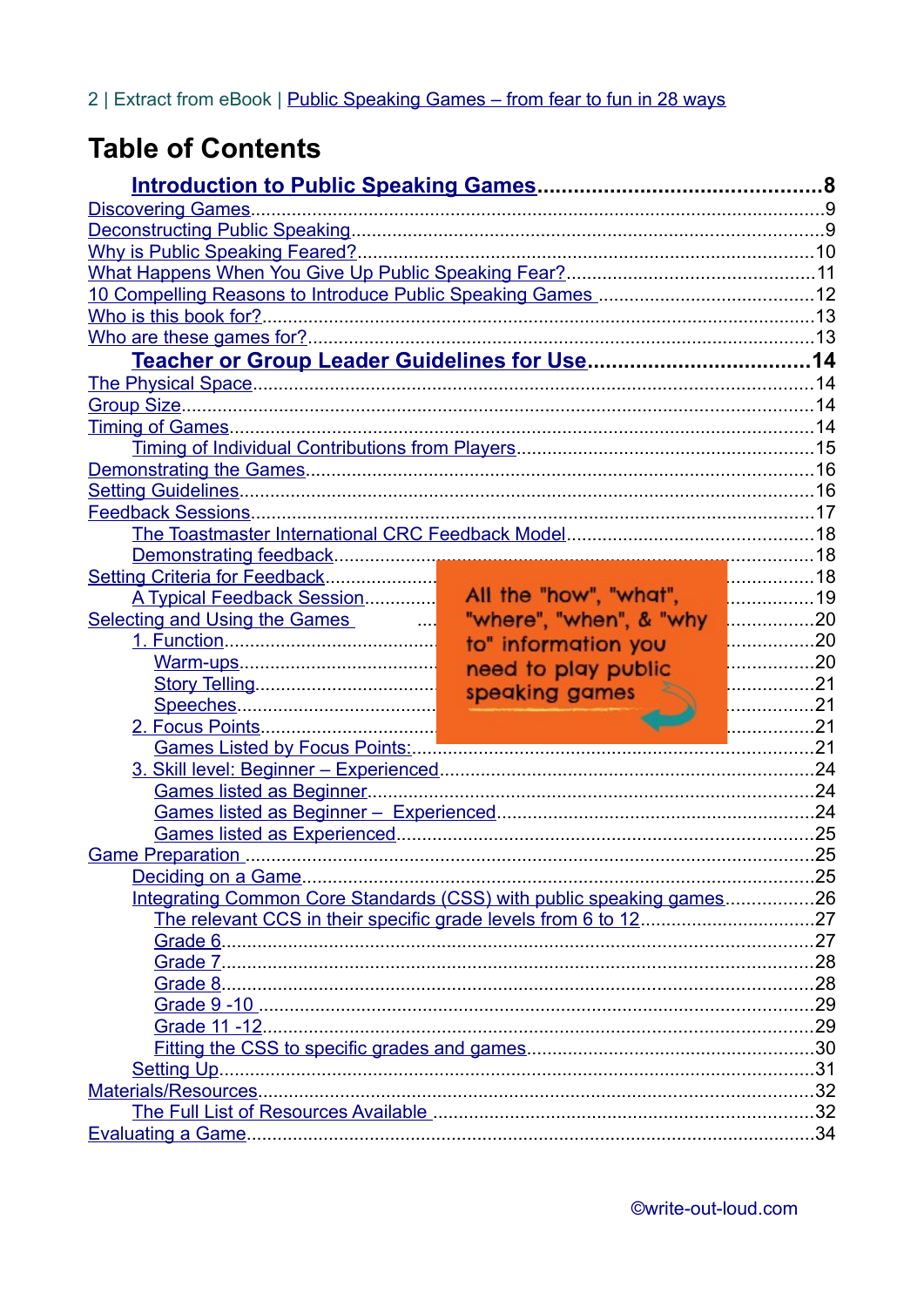# 3 | Extract from eBook | Public Speaking Games - from fear to fun in 28 ways

<span id="page-2-2"></span><span id="page-2-1"></span><span id="page-2-0"></span>

|                                                  |                | .34  |
|--------------------------------------------------|----------------|------|
|                                                  |                | 36   |
|                                                  |                |      |
|                                                  |                |      |
|                                                  |                |      |
|                                                  |                |      |
|                                                  |                |      |
|                                                  |                |      |
|                                                  |                |      |
|                                                  |                |      |
|                                                  |                |      |
|                                                  |                |      |
|                                                  |                |      |
|                                                  |                |      |
|                                                  |                |      |
|                                                  |                |      |
|                                                  |                |      |
|                                                  |                |      |
|                                                  |                |      |
|                                                  |                |      |
|                                                  |                |      |
|                                                  |                |      |
|                                                  |                |      |
|                                                  |                |      |
|                                                  |                |      |
| Method.                                          |                |      |
|                                                  |                |      |
|                                                  |                |      |
| <b>Skill level: Beginner</b>                     |                |      |
|                                                  |                |      |
| Overview.                                        |                | .43  |
| Focus points.                                    |                | .43  |
|                                                  |                |      |
| Method.                                          |                |      |
| Variation.                                       |                |      |
|                                                  |                |      |
|                                                  |                | .45  |
| Skill level: Beginner - Experienced              |                | . 45 |
|                                                  |                | . 45 |
| Timing Manuscript Coverview Manuscript Coverview |                | . 45 |
|                                                  |                | . 45 |
|                                                  | 99 pages or 28 | . 46 |
| Method.<br>games                                 |                | .46  |
|                                                  |                | 47   |
| <u>6. Advertising</u>                            |                | 47   |
|                                                  |                | .47  |
|                                                  |                |      |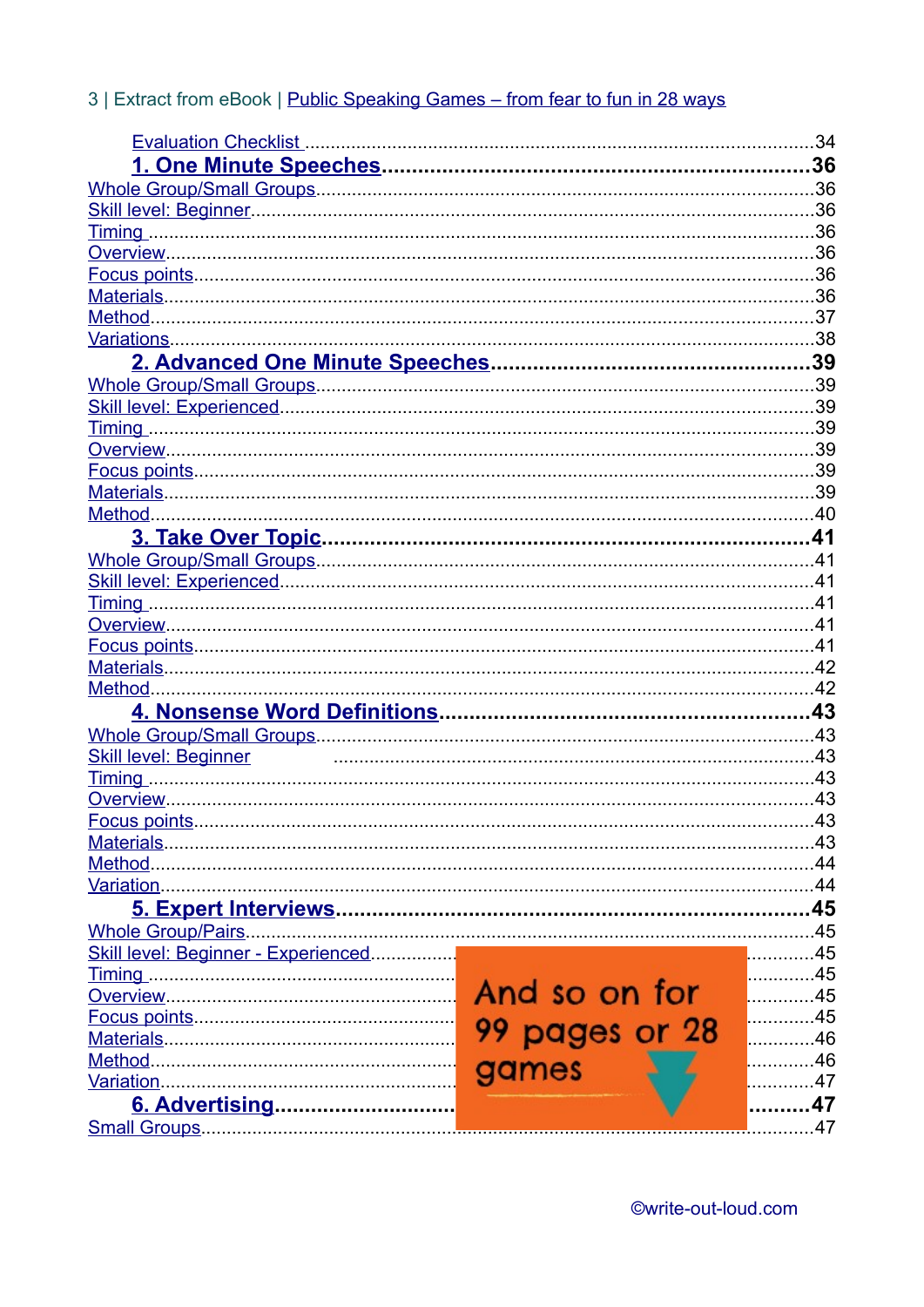#### 4 | Extract from eBook | [Public Speaking Games – from fear to fun in 28 ways](http://www.write-out-loud.com/public-speaking-games-ebook.html)

# *Selecting and Using the Games*

To help you select which games to choose; what for, and why, they're organized 3 ways: by function, focus points and skill level.

# <span id="page-3-4"></span>**1. Function**

#### <span id="page-3-3"></span>*Warm-ups*

These games provide good beginning points for  $\alpha$  you're there! lesson. They'll get the group energy up, focused and



ready for extension: Nonsense Word Definitions, [Pass the Tennis Ball](#page-2-0), [Read In The Style](#page-2-0)  [Of](#page-2-0), [Story Toss, Story Circles,](#page-2-0) [My Favorite Things](#page-2-1), [Permission To Present Badly](#page-6-0), Eyes Right, [ABCDE As If Introductions](#page-2-0), [Blah, Blah, Blah,](#page-2-0) Mood Conducting, [Tongue Twisters](#page-2-0)

#### <span id="page-3-2"></span>*Story Telling*

These foster developing and telling a good story: [Expert Interviews](#page-2-2), [Advertising](#page-2-1), [Connect](#page-2-0)  [The Dots](#page-2-0), [The History Of](#page-2-0), [Story Starters](#page-2-0), [End Lines, Oink Substitution,](#page-2-0) [In the News Today](#page-6-0), [Image Starters](#page-2-0)

#### <span id="page-3-1"></span>*Speeches*

These provide opportunities to practice making impromptu speeches: [One Minute](#page-2-0)  Speeches, Advanced One Minute [Speeches](#page-2-0), Take Over Topic, The BIG Fat Lie, Interview Introductions, [For/Against](#page-2-0), [The Object Of My Affection](#page-2-0)

## <span id="page-3-0"></span>**2. Focus Points**

Each game has a list of its focus points. Some are general; others are specific. Use these as a starting point when planning your demonstrable results driven objectives.

Be aware that all of these games are flexible and adaptable. A sound base level objective for example: "*students will make a One Minute speech in front of their class*" can be refined to incorporate increasing levels of skill once the foundation is in place. An example could be: "*students will stand up straight while making a One Minute speech in front of their class*".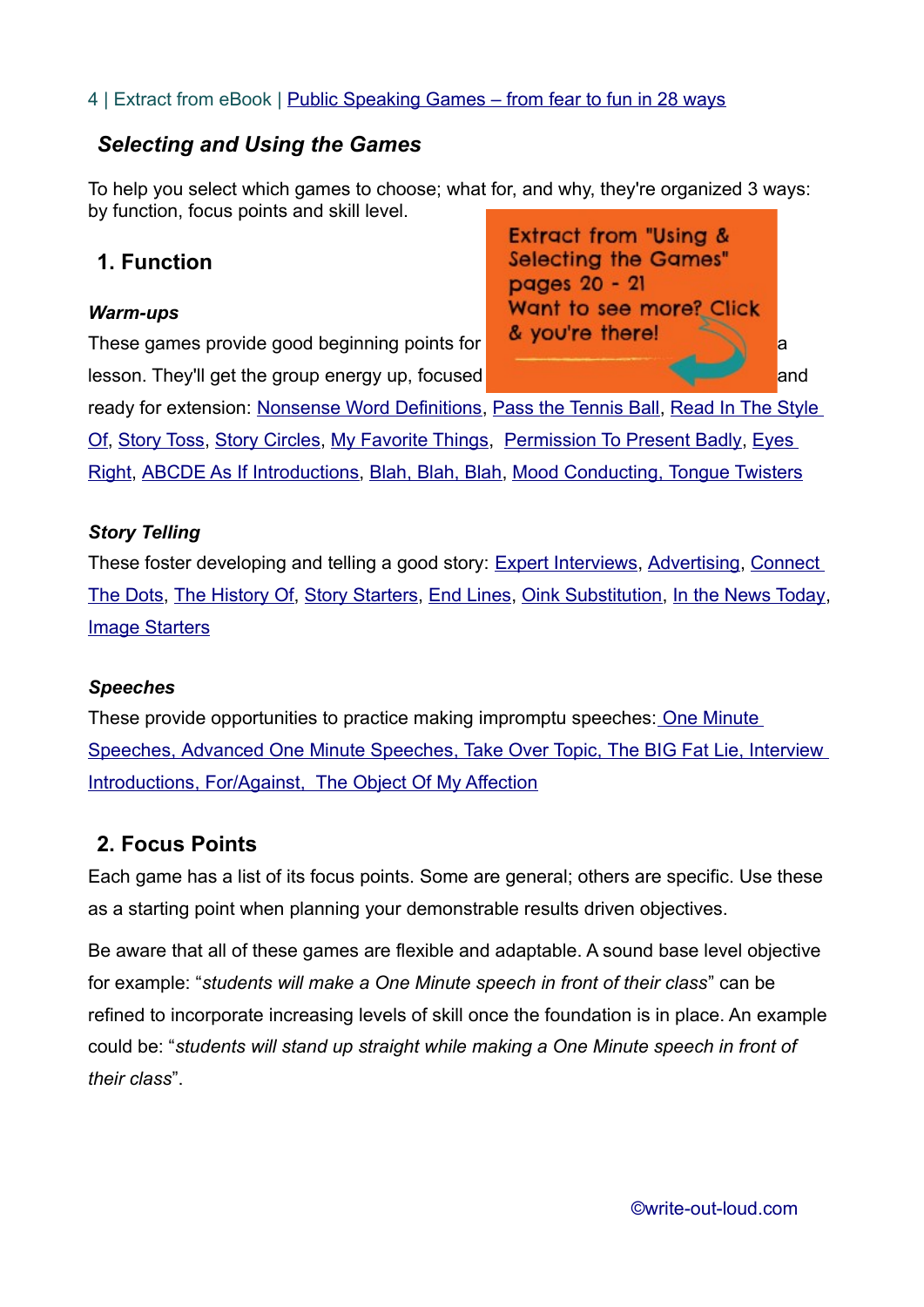#### 5 | Extract from eBook | [Public Speaking Games – from fear to fun in 28 ways](http://www.write-out-loud.com/public-speaking-games-ebook.html)

#### *Games Listed by Focus Points:*

- **1. Impromptu speaking:** All
- **2. Developing confidence:** All
- **3. Awareness of vocabulary:** [Advanced One Minute Speeches](#page-2-0), [Take Over Topic,](#page-2-0) [In](#page-6-0)  [the News Today](#page-6-0), [For/Against](#page-2-0)
- **4. Awareness of subject:** [Advanced One Minute Speeches](#page-2-0), [Take Over Topic](#page-2-0), [Interview Introductions](#page-6-0), [Image Starters](#page-2-0), [For/Against](#page-2-0)
- **5. Awareness of fluency:** [Advanced One Minute Speeches](#page-2-0) [Take Over Topic](#page-2-0), [Nonsense Word Definitions](#page-2-0), [Story Circles, Story Toss](#page-2-0), [Pass the Tennis Ball, Connect](#page-2-0) [The Dots, The History Of, Story Starters, End Lines, Oink Substitution](#page-2-0), [The BIG Fat](#page-2-0)  [Lie](#page-2-0), [In The News Today](#page-6-0), [Interview Introductions,](#page-6-0) [Image Starters](#page-2-0), [The Object of My](#page-2-0)  [Affection](#page-2-0), [Permission To Present Badly](#page-6-0), [Mood Conducting](#page-6-0), [For/Against](#page-2-0), [Tongue](#page-2-0)  **[Twisters](#page-2-0)**
- **6. Awareness of audience:** [Read In The Style Of](#page-2-0), [Connect The Dots, The History Of,](#page-2-0) [Story Starters](#page-2-0), [End Lines](#page-2-0), [The BIG Fat Lie,](#page-2-0) [In The News Today,](#page-6-0) [Interview](#page-6-0)  [Introductions,](#page-6-0) [Image Starters](#page-2-0), [The Object Of My Affection,](#page-2-0) Permission To Present [Badly](#page-6-0), [Eyes Right,](#page-6-0) [ABCDE As If Introductions](#page-2-0), [Blah, Blah, Blah](#page-2-0), [Mood Conducting](#page-6-0)
- **7. Developing listening skills:** [Take Over Topic](#page-2-0), [Expert Interviews,](#page-2-2) [Story Circles](#page-2-0), [Story Toss,](#page-2-0) [Pass the Tennis Ball,](#page-2-0) [In The News Today](#page-6-0), [Blah, Blah, Blah](#page-2-0), [Mood](#page-6-0)  [Conducting,](#page-6-0) [Tongue Twisters](#page-2-0)
- **8. Developing credibility/authority:** [Nonsense Word Definitions](#page-2-0), [Read In The Style](#page-2-0)  [Of, Connect The Dots, The History Of, Story Starters, End Lines, Oink Substitution](#page-2-0), [The BIG Fat Lie,](#page-2-0) [In The News Today,](#page-6-0) [Image Starters](#page-2-0), [The Object Of My Affection,](#page-2-0) [Permission To Present Badly](#page-6-0), [Eyes Right,](#page-6-0) [Blah, Blah, Blah](#page-2-0), [Mood Conducting,](#page-6-0) [For/Against](#page-2-0)
- **9. Developing creativity/lateral thinking:** [Nonsense Word Definitions](#page-2-0), [Expert](#page-2-2)  [Interviews](#page-2-2), [Advertising](#page-2-1), [My Favorite Things,](#page-2-1) [Story Circles](#page-2-0), [Story Toss, The History Of](#page-2-0) , [Story Starters](#page-2-0), [End Lines](#page-2-0), [Oink Substitution](#page-2-0), [The BIG Fat Lie,](#page-2-0) [In The News Today,](#page-6-0) [Interview Introductions](#page-6-0), [Image Starters,](#page-2-0) [The Object Of My Affection](#page-2-0), [For/Against](#page-2-0)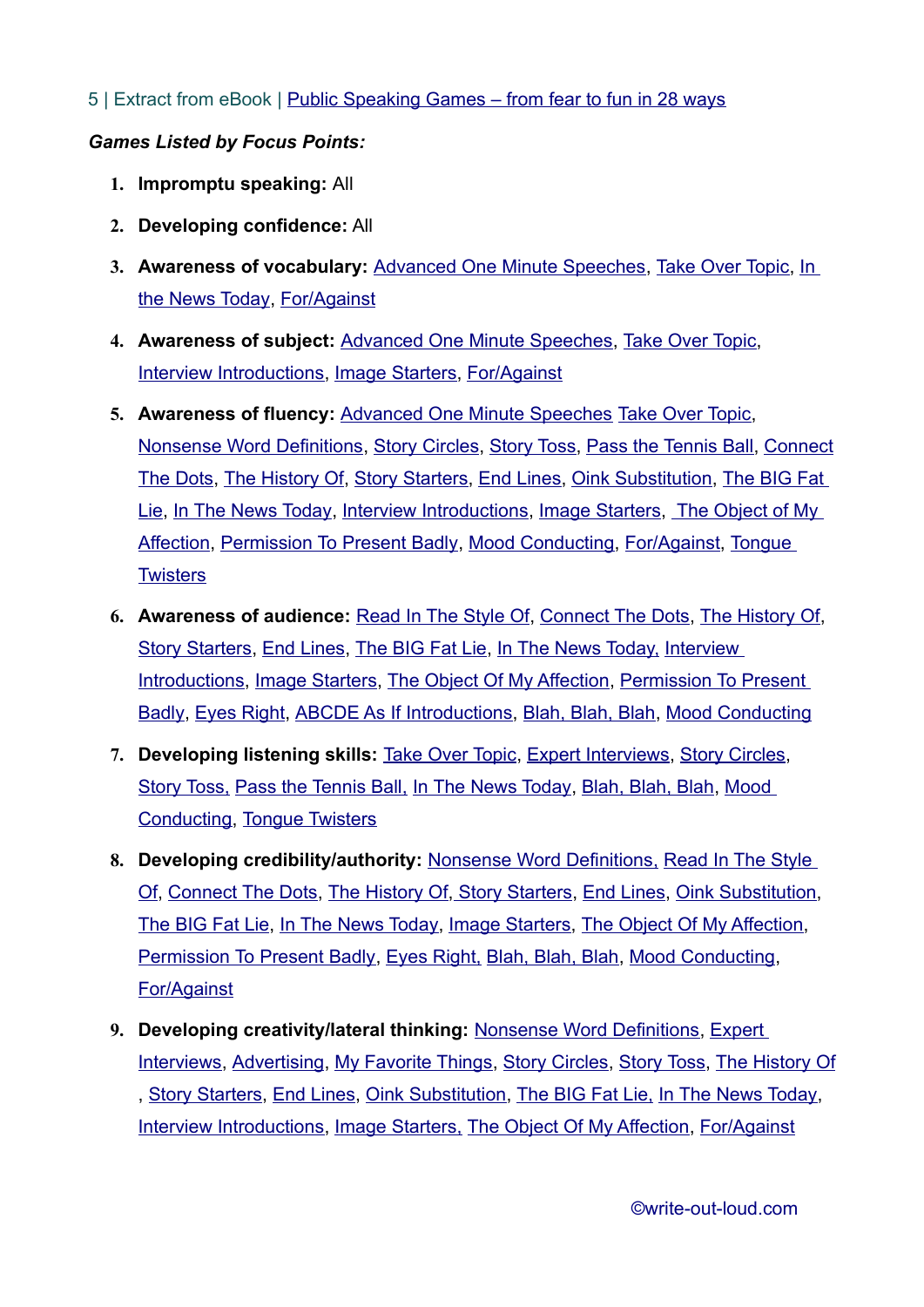- 6 | Extract from eBook | [Public Speaking Games from fear to fun in 28 ways](http://www.write-out-loud.com/public-speaking-games-ebook.html)
	- **10. Developing storytelling techniques:** [Expert Interviews,](#page-2-2) [Advertising,](#page-2-1) [Connect The](#page-2-0)  [Dots, The History Of, Story Starters, End Lines, Oink Substitution](#page-2-0), [The BIG Fat Lie](#page-2-0), [In The News Today](#page-6-0), [Interview Introductions](#page-6-0), [Image Starters](#page-2-0), The Object Of My **[Affection](#page-2-0)**
	- **11. Developing body language (and eye contact):** [Expert Interviews](#page-2-2), [Advertising](#page-2-1), [Read In The Style Of, Story Starters, End Lines, Oink Substitution](#page-2-0), [The BIG Fat Lie,](#page-2-0) [In The News Today](#page-6-0), [Interview Introductions](#page-6-0), [Image Starters](#page-2-0), Permission To Present [Badly](#page-6-0), [Eyes Right,](#page-6-0) [ABCDE As If Introductions](#page-2-0), [Blah, Blah, Blah](#page-2-0), [Mood Conducting](#page-6-0)
	- **12. Developing awareness of structure:** [Connect The Dots](#page-2-0), [The History Of](#page-2-0), [Story](#page-2-0)  [Starters](#page-2-0), [End Lines](#page-2-0), [Oink Substitution](#page-2-0), [The BIG Fat Lie,](#page-2-0) [In The News Today,](#page-6-0) [Interview Introductions](#page-6-0), The Object Of My Affection
	- **13. Developing awareness of transitions:** [Connect The Dots,](#page-2-0) [The History Of, Story](#page-2-0)  [Starters](#page-2-0), [End Lines](#page-2-0), [Oink Substitution](#page-2-0)
	- **14. Developing questioning techniques:** [Expert Interviews](#page-2-2), [In The News Today](#page-6-0), [Interview Introductions](#page-6-0)
	- **15. Developing team work:** [Expert Interviews,](#page-2-2) [Advertising,](#page-2-1) [In The News Today,](#page-6-0) [Interview Introductions](#page-6-0), [Mood Conducting,](#page-6-0) [Tongue Twisters](#page-2-0)
	- **16. Developing awareness of style (genre):** [Advertising](#page-2-1), [Story Circles](#page-2-0), [Read In The](#page-2-0)  [Style Of,](#page-2-0) [In The News Today, Mood Conducting](#page-6-0)
	- **17. Developing awareness of articulation:** [Permission To Present Badly,](#page-6-0) [Tongue](#page-2-0)  **[Twisters](#page-2-0)**
	- **18. Developing awareness of vocal variety:** [Read In The Style Of](#page-2-0), [Story Starters](#page-2-0), [End](#page-2-0) [Lines, Oink Substitution,](#page-2-0) [The BIG Fat Lie](#page-2-0), [In The News Today](#page-6-0), [Image Starters,](#page-2-0) T[he](#page-2-0)  [Object Of My Affection](#page-2-0), [Permission To Present Badly](#page-6-0), [ABCDE As If Introductions,](#page-2-0) [Blah, Blah, Blah](#page-2-0), [Mood Conducting](#page-6-0), [For/Against](#page-2-0)
	- **19. Developing logical reasoning and objectivity:** [For/Against](#page-2-0)
	- **20. Developing concentration:** [Pass the Tennis Ball, Oink Substitution](#page-2-0), [The BIG Fat](#page-2-0)  [Lie](#page-2-0), [For/Against](#page-2-0), [Tongue Twisters](#page-2-0)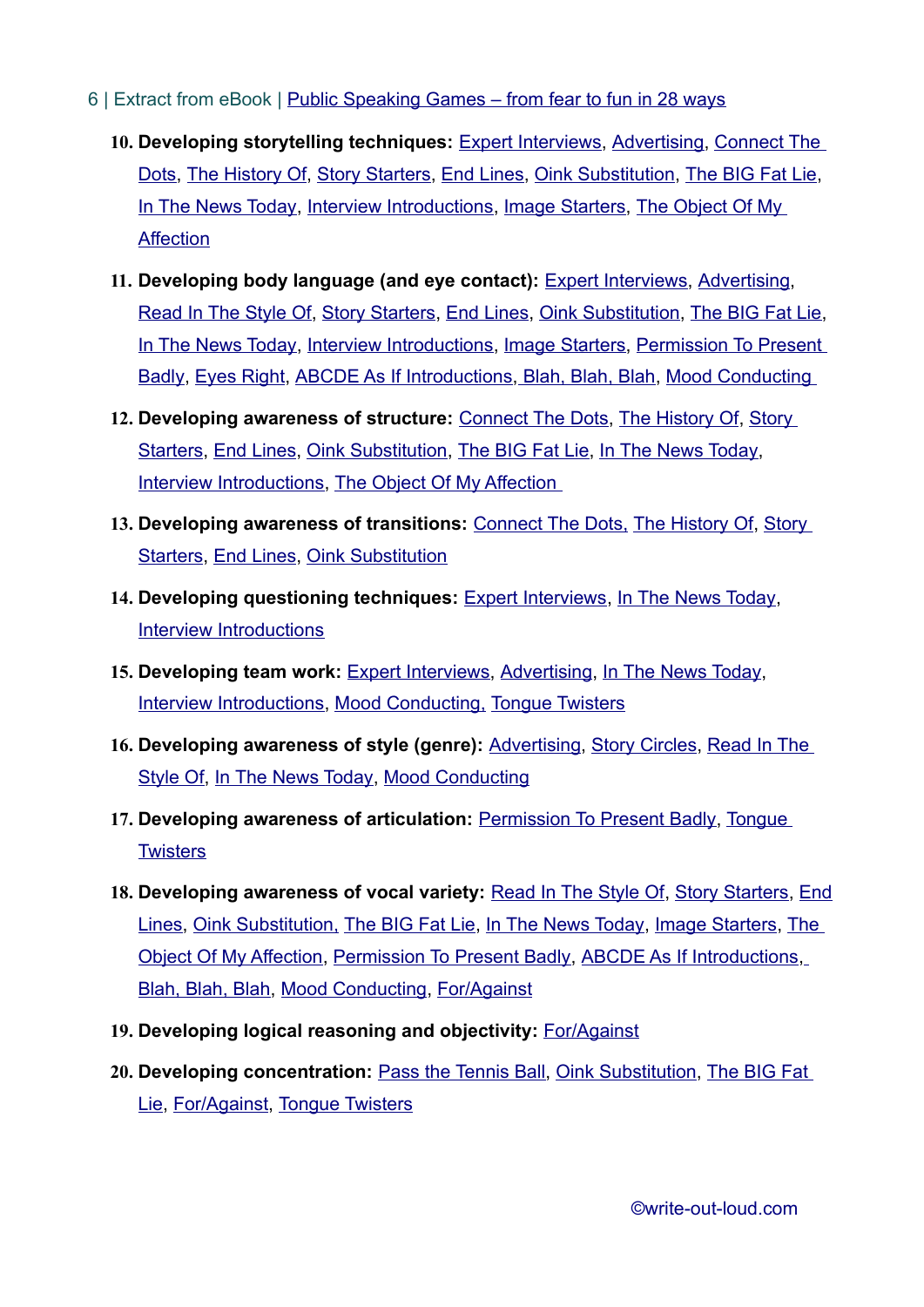- 7 | Extract from eBook | [Public Speaking Games from fear to fun in 28 ways](http://www.write-out-loud.com/public-speaking-games-ebook.html)
	- **21. Developing positive self-awareness:** [My Favorite Things](#page-2-1), [Permission To Present](#page-6-0)  [Badly](#page-6-0), [Eyes Right,](#page-6-0) [ABCDE As If Introductions, Blah, Blah, Blah, Tongue Twisters](#page-2-0)

# **27. Mood Conducting**

<span id="page-6-0"></span>*Whole Group*

*Skill level: Beginner – Experienced* 

*Timing* 

Approximately 8 - 10 minutes

# *Overview*

This is a whole class/group vocal variety exercise focusing on emotional tone or expression. It's great for teamwork, a lot of fun and if practiced could be a wonderful performance piece.

# *Focus Points*

- develops an awareness of appropriate vocal variety as dictated by mood/subject
- develops awareness of appropriate body language as dictated by mood/subject
- develops *flexible* vocal variety (tone and pitch, plus rate and volume in the extension activities) and body language
- develops observational skills
- develops listening skills
- **develops awareness of audience**

[©write-out-loud.com](http://www.write-out-loud.com/)

**Game example with focus** points, how to play, links to printable resource materials, & extension activities. Give it a go! **Mood Conducting is wonderful** fun.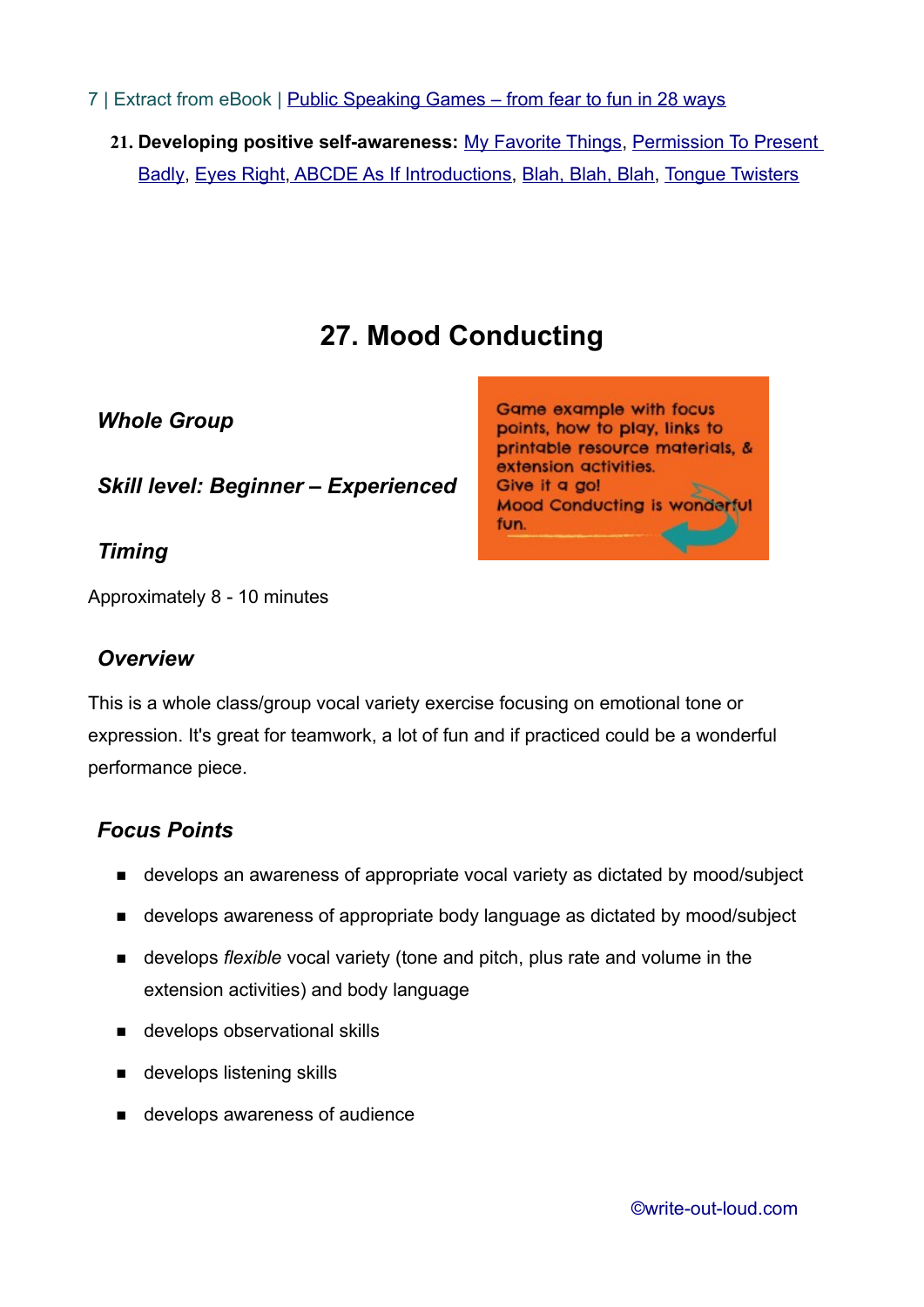#### 8 | Extract from eBook | [Public Speaking Games – from fear to fun in 28 ways](http://www.write-out-loud.com/public-speaking-games-ebook.html)

**develops confidence** 

### *Materials*

■ Select and print out a poem. You'll need one copy per person. The poems to choose from are: [Here We Go Round The Mulberry Bush](http://www.write-out-loud.com/support-files/eyes-right-here-we-go-round-the-mulberry-bush1.pdf) [The Owl and The Pussycat](http://www.write-out-loud.com/support-files/eyes-right-the-owl-and-the-pussycat1.pdf) [This Is The House That Jack Built](http://www.write-out-loud.com/support-files/eyes-right-this-is-the-house-that-jack-built1.pdf) [There Was An Old Lady Who Swallowed A Spider](http://www.write-out-loud.com/support-files/eyes-right-there-was-an-old-lady-who-swallowed-a-fly1.pdf) [Incy Wincy & Sing a Song of Sixpence](http://www.write-out-loud.com/support-files/eyes-right-incy-wincy-spider-sing-a-song-of-sixpence1.pdf)

Resource links instantly ready printables!

(They work AFTER you buy.)

#### *Method*

Split your class into groups of about 3 - 5 students each.

Assign each group a mood. For example: joyful, angry, sad, frightened, proud …

Hand out the poem sheets. Give each group a mini-practice to ensure everybody knows what they're doing. Example: the angry group might shout their rage while the sad group might sound very soft and resigned.

Now stand the class up, keeping the groups together.

Choose a conductor.

The class begins saying the poem altogether and then the conductor singles out a group who speak the lines according to their given mood. After a couple of lines, the conductor chooses another group, then another and so on, until bringing them all back to neutral for the end of the poem.

#### *Extension and variations*

- The conductor plays with the dynamics of the piece by allowing two words from one group, a whole line from another, one word from the next group and so on
- The conductor adds pace by specifying gestures, meaning to speed up, slow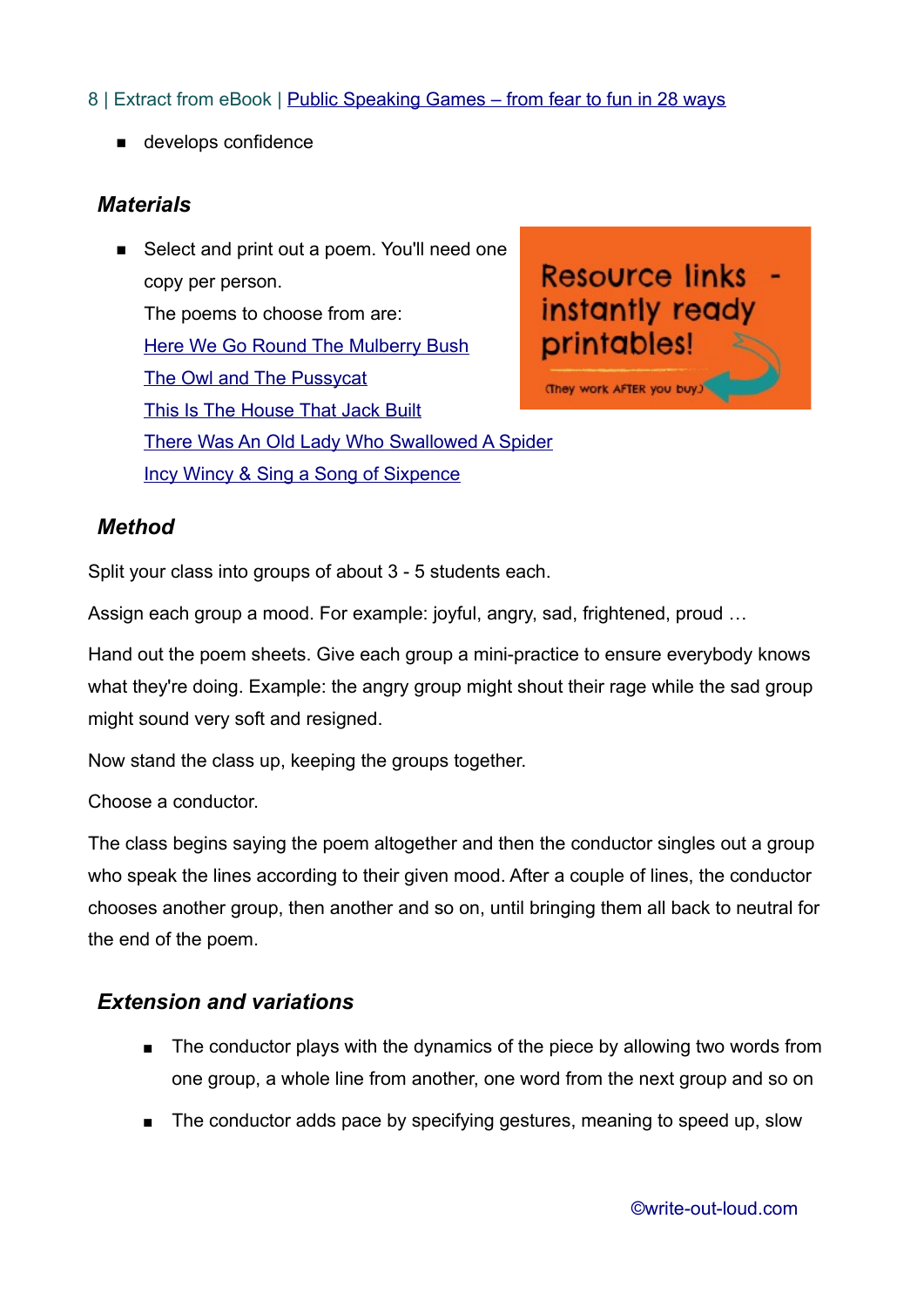9 | Extract from eBook | [Public Speaking Games – from fear to fun in 28 ways](http://www.write-out-loud.com/public-speaking-games-ebook.html)

down or pause.

- The conductor adds volume control gestures, asking for softness or loudness.
- **Instead of these poems use [tongue twisters](http://www.write-out-loud.com/support-files/tongue-twisters.pdf)!**



Lindsey Petropoulos, Speech & Debate Coach Teacher, [Rice Middle School,](https://sites.google.com/a/pisd.edu/rms-speech-and-debate/home) Plano, Texas, USA, says:

"Hi,

Just wanted to tell you that I am really enjoying your e-book. I teach middle school speech and theatre and also coach the speech and debate teams. The kids are so engaged in the games. Thanks for this fantastic resource!"

> The Owl & the Pussycat poem printable example formatted to fit A4 size.

> > [©write-out-loud.com](http://www.write-out-loud.com/)